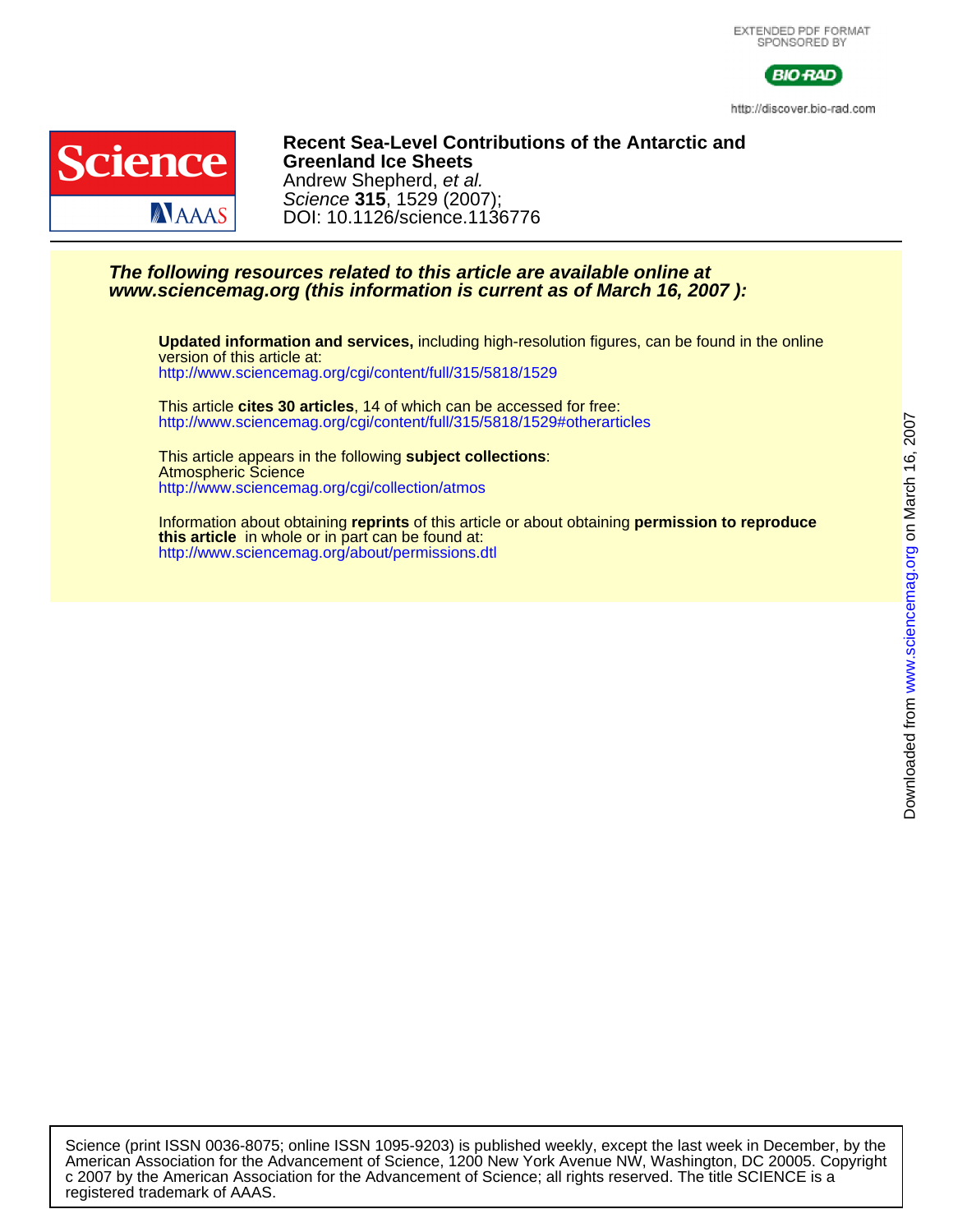REVIEW

# Recent Sea-Level Contributions of the Antarctic and Greenland Ice Sheets

Andrew Shepherd $^1$  and Duncan Wingham $^{2\star}$ 

After a century of polar exploration, the past decade of satellite measurements has painted an altogether new picture of how Earth's ice sheets are changing. As global temperatures have risen, so have rates of snowfall, ice melting, and glacier flow. Although the balance between these opposing processes has varied considerably on a regional scale, data show that Antarctica and Greenland are each losing mass overall. Our best estimate of their combined imbalance is about 125 gigatons per year of ice, enough to raise sea level by 0.35 millimeters per year. This is only a modest contribution to the present rate of sea-level rise of 3.0 millimeters per year. However, much of the loss from Antarctica and Greenland is the result of the flow of ice to the ocean from ice streams and glaciers, which has accelerated over the past decade. In both continents, there are suspected triggers for the accelerated ice discharge—surface and ocean warming, respectively and, over the course of the 21st century, these processes could rapidly counteract the snowfall gains predicted by present coupled climate models.

**A** natrotica and Greenland hold enough ice<br>to raise global sea levels by some 70 m (1)<br>and, according to the geological record<br>(2) collanses of Earth's former ice sheets have to raise global sea levels by some  $70 \text{ m} (1)$ (2), collapses of Earth's former ice sheets have caused increases of up to 20 m in less than 500 years. Such a rise, were it to occur today, would have tremendous societal implications (3). Even a much more gradual rise would have great impact. Accordingly, one goal of glaciological survey [e.g.,  $(4, 5)$ ] is to determine the contemporary sea-level contribution due to Antarctica and Greenland. For much of the 20th century, however, the size of these ice sheets hindered attempts to constrain their mass trends, because estimating whole–ice sheet mass change could be done only by combining sparse local surveys, with consequent uncertainty. For example, a 1992 review (6) concluded that the available glaciological measurements allowed Antarctica to be anything from a 600 Gt year<sup>-1</sup> sink to a 500 Gt year<sup>-1</sup> source of ocean mass [500 Gt of ice equals 1.4 mm equivalent sea level (ESL)], accounting for nearly all of the 20th-century sealevel trend of 1.8 mm year<sup>-1</sup> (1) or, in the other direction, leaving a mass shortfall of some 1000 Gt year−<sup>1</sup> . Even the 2001 Intergovernmental Panel on Climate Change (IPCC) report (1) preferred models to observations in estimating Antarctic and Greenland sea-level contributions.

However, in the past decade, our knowledge of the contemporary mass imbalances of Antarctica and Greenland has been transformed by the launch of a series of satellite-based sensors. Since 1998, there have been at least 14 satellite-based estimates (7–20) of the mass imbalance of Earth's

\*To whom correspondence should be addressed. E-mail: Andrew. Shepherd@edu.ac.uk (A.S.); djw@cpom.ucl.ac.uk (D.W.)



Fig. 1. Fluctuations in (A) the rate of snow accumulation (SA) of Antarctica [redrawn from  $(38)$ ] and  $(B)$  the net surface mass balance (SMB) of Greenland [drawn from the data of (32)], determined from model reanalyses of meteorological observations expressed as ESL rise. Also shown are the ranges of published mean accumulation rates determined from glaciological observations (yellow) and climate models (blue).

ice sheets (Table 1). At face value, their range of some  $-366$  to 53 Gt year<sup>-1</sup>, or 1.0 to  $-0.15$  mm year−<sup>1</sup> sea-level rise equivalent, explains much of the eustatic component of 20th-century sea-level rise [1.5 mm year<sup>-1</sup> in (21)], but we argue that the contribution is smaller and the problem of closing the 20th-century sea-level budget remains. Equally, the new observations provide a picture of considerable regional variability and, in particular, the

### **SPECIALSECTION**

long-predicted [e.g., (1)] snowfall-driven growth [e.g.,  $(10, 22)$ ] is being offset by large mass losses from particular ice stream and glacier flows [e.g., (12, 23)]. There is, moreover, evidence in Greenland and Antarctica of recent accelerations in these flows  $(12, 24, 25)$ . It is apparent that the late 20thand early 21st-century ice sheets at least are dominated by regional behaviors that are not captured in the models on which IPCC predictions have depended, and there is renewed speculation (26, 27) of accelerated sea-level rise from the ice sheets under a constant rate of climate warming.

Although the observations in Table 1 have narrowed the uncertainty in estimates of the eustatic contribution to sea level, the range of values is notably wider than their stated uncertainties. Accordingly, we give consideration to the limitations of the three methods—accounting the mass budget [e.g., (9)], altimetry measurement of ice-sheet volume change [e.g., (7)], and observing the ice sheets' changing gravitational attraction [e.g., (11)]—used to calculate the estimates in Table 1. In light of

> these limitations, we discuss the recent changes in the Antarctic and Greenland ice sheets (AIS and GIS), and we conclude with some remarks on the future evolution of the ice sheets.

#### Methods and Their Sensitivity to Accumulation Rate

The mass-budget method [e.g., (9, 12)] compares the mass gain due to snowfall to mass losses due to sublimation, meltwater runoff, and ice that flows into the ocean. It has been given new impetus by the capability of interferometric synthetic aperture radar (InSAR) to determine ice surface velocity. This has improved earlier estimates of the ice flux to the ocean (5) and provides a capability to identify accelerations of ice flow. The method is hampered by a lack of accurate accumulation and ice thickness data. For Antarctica, where surface melting is negligible, accumulation may be determined by spatially averaging the history of accumulation recorded in ice cores, or from meteorological forecast models. Estimates of the temporally averaged accumulation or "mean" accumulation range, respectively, from 1752 to 1924 Gt year<sup>-1</sup> (1) and from 1475 to 2331 Gt

year<sup> $-1$ </sup> (28). The meteorological data are acknowledged to be of inferior accuracy (28), and their wide range can perhaps be discounted. The range of the core-based estimates, which use substantially the same core records, arises from differences in their spatial interpolation. Recent compilations have used the satellite-observed microwave temperature, which is correlated with accumulation, to guide the interpolation, and a careful study (29) placed the

<sup>&</sup>lt;sup>1</sup>Centre for Polar Observation and Modelling, School of Geosciences, University of Edinburgh, EH8 9XP, UK. <sup>2</sup>Centre for Polar Observation and Modelling, Department of Earth Sciences, University College London, WC1E 6BT, UK.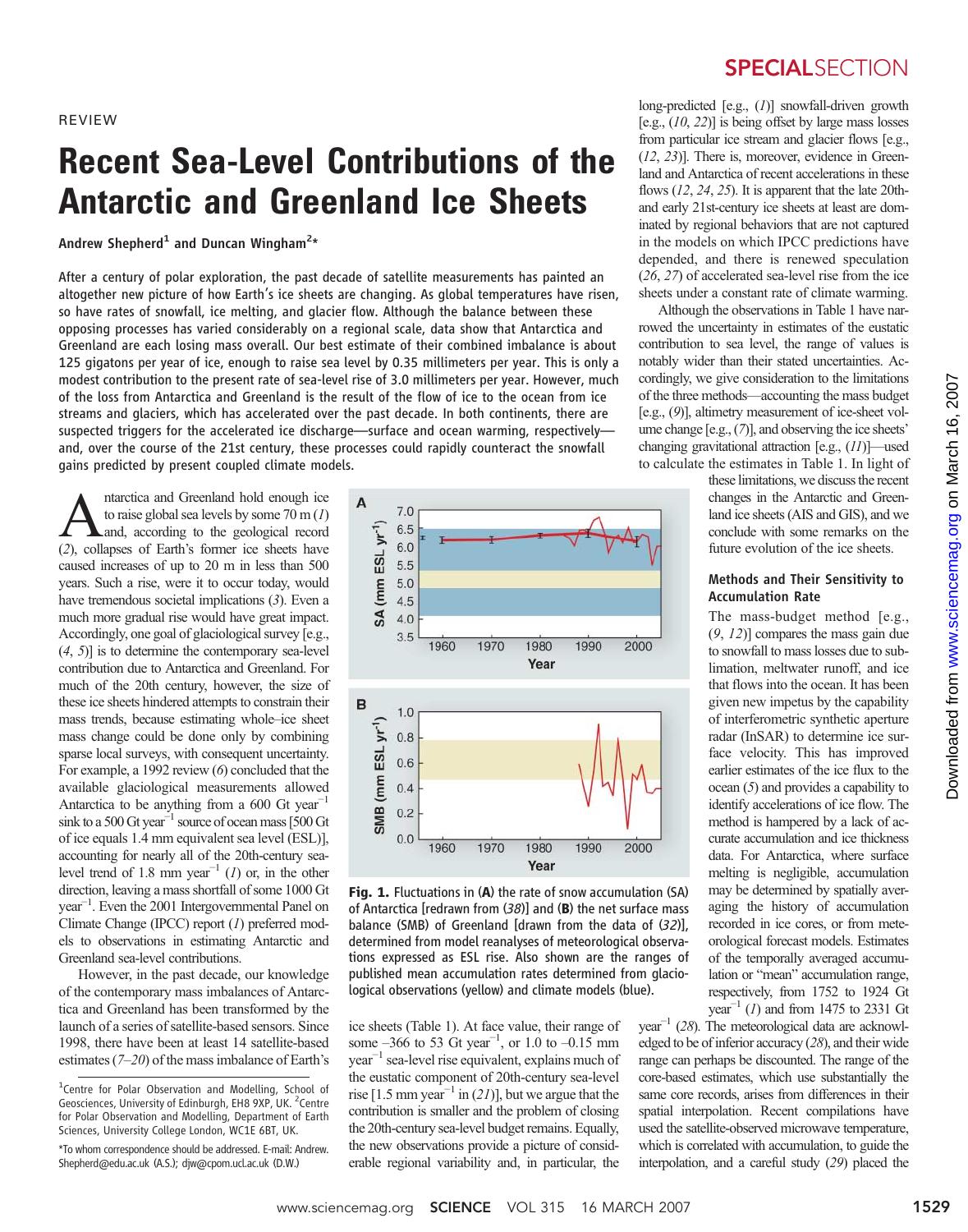## Polar Science

error of individual drainage-basin accumulation at 5%. The extent to which this error may average out over the entire sheet is not known: The microwave interpolation field [see (29)] depends on factors other than accumulation (e.g., temperature) that may bias the outcome. There is also the difficulty that, although accumulation is averaged over decades or centuries, the ice-flux measurements are limited to those of the satellite measurements [1995 to 2000 in (9)]. This complicates comparison of the estimated mass imbalance with altimetry estimates whose interval [e.g., 1992 to 2003 in  $(14)$ ] is precisely defined. To date, 58% of Antarctica has been surveyed, although the method may in principle be extended to the remainder. Some 70% of Greenland has also been surveyed, but the impact of the satellite observations in determining the time-averaged imbalance is lessened because runoff from landterminated ice, which in Greenland accounts for some 60% of the mass loss, remains largely unmeasured. The range of estimates of net accumulation and runoff [169 to 283 Gt year<sup>-1</sup> in (1), about 20% of the total accumulation] has complicated mass imbalance estimates for some time [e.g.,  $(30, 31)$ ] and will continue to do so.

Satellite and aircraft, radar, and laser altimetry provide a detailed pattern of change in the ice sheets' interior  $(7, 10, 14, 17, 18)$  and have played a key role in distinguishing changes related to accumulation and ice dynamics. The longest records to date span 1992 to 2003  $(10, 14)$ , and imbalances estimated from them differ from longer averages estimated by other methods as a result of fluctuations in accumulation and ablation. Ice cores [see (7)] and model reanalyses (28, 32) show fluctuations in accumulation, relative to their temporal means, on the order of 15% in individual years, and a similar variability in rates of ablation (32, 33)

(Fig. 1). The problem is exacerbated because the density of snow differs from that of ice by a factor of three, and decadal fluctuations in snowfall mass are exaggerated in the observed volume fluctuations over those due to ice dynamics in the same ratio. A correction is possible if the snowfall fluctuation is independently known, but the only estimates available today are from meteorological forecast models, and a recent study (14) of Antarctica concluded that there was too little correspondence between the altimeter and meteorological data sets for this method to be reliable. Differences between estimates of mass change made from the same observations of volume change (10, 14, 18) arise largely through different approaches to the conversion of volume to mass. To give an idea of the uncertainty, Wingham et al. (14) showed that, in the absence of other data, an altimeter estimate covering 73% of the Antarctic interior could vary by 90 Gt year<sup> $-1$ </sup> without contradicting the observed volume change. ERS-1 and -2 radar altimetry (for which the longest records are available) has been limited to latitudes between 81.5°N and 81.5°S and to terrain of low slope. Because these regions lie in the ice sheet's interior, which is characterized by growth in Greenland in general and in Antarctica in some places, there is a tendency for these estimates to be more positive (Table 1). These difficulties may be overcome with the satellite laser altimeter records initiated by ICESat (Ice, Cloud, and land Elevation Satellite) in 2003 or, in the future, with the high-resolution radar altimeter of CryoSat-2.

Although differences in the time-averaged imbalances from the interferometric and altimetry methods are to be expected, the methods are highly complementary. For example, the retreat of the West Antarctic Pine Island Glacier grounding line observed by InSAR (34) is in close agreement with the drawdown of the inland ice observed with satellite altimetry (23). More recently, a combination of the two methods has provided considerable insight into the unstable hydraulic connection between subglacial lakes in East Antarctica (35).

The GRACE (Gravity Recovery and Climate Experiment) satellites have permitted the changing gravitational attraction of the ice sheets to be estimated  $(11, 13, 15, 16, 19, 20)$ . These estimates (Table 1) are more negative than those provided by mass budget or altimetry, but care is needed in making comparisons. The method is new, and a consensus about the measurement errors has yet to emerge [e.g., (36)], the correction for postglacial rebound is uncertain [e.g., (37)], contamination from ocean and atmosphere mass changes is possible [e.g.,  $(16)$ ], and the results depend on the method used to reduce the data [compare, e.g.,  $(20)$  and  $(16)$ ]. The GRACE record is also short (3 years) and, as was the case with early altimeter time series [e.g., (7)], is particularly sensitive to the fluctuations in accumulation described above. For example, whereas (13) puts the total 2002 to 2005 Antarctic Ice Sheet mass loss at  $417 \pm$ 219 Gt, a subsequent meteorological study (38) has put the 2002 to 2003 snowfall deficit at 309 Gt, a value that explains most of the observed change.

#### East Antarctica

Although the East Antarctic Ice Sheet (EAIS) is the largest reservoir of ice on Earth, it exhibits the smallest range of variability among recent mass balance estimates (Table 1). Since 1992, altimetric  $(7, 10, 14, 17, 18)$ , interferometric  $(9)$ , and gravimetric (13, 19) surveys have put the EAIS annual mass trend in the range  $-1$  to 67 Gt year<sup>-1</sup>. Growth of the EAIS mitigates the current sea-level rise. Gains are limited to Dronning Maud Land and

Table 1. Mass balance (MB) of the East Antarctic (EAIS), West Antarctic (WAIS), Antarctic (AIS), and Greenland (GIS) ice sheets as determined by a range of techniques and studies. Not all studies surveyed all of the ice

sheets, and the surveys were conducted over different periods within the time frame 1992 to 2006. For comparison, 360 Gt of ice is equivalent to 1 mm of eustatic sea-level rise.

| Study                                                    | Survey<br>period | Survey area<br>$10^6$ km <sup>2</sup> (%) | <b>EAIS MB</b><br>Gt year <sup>-1</sup> | WAIS MB<br>Gt year <sup>-1</sup> | AIS MB<br>Gt year <sup>-1</sup> | <b>GIS MB</b><br>$Gt$ year <sup>-1</sup> |
|----------------------------------------------------------|------------------|-------------------------------------------|-----------------------------------------|----------------------------------|---------------------------------|------------------------------------------|
| Wingham et al. $(7)^*$                                   | 1992-1996        | 7.6(54)                                   | $-1 \pm 53$                             | $-59 \pm 50$                     | $-60 \pm 76$                    |                                          |
| Krabill <i>et al.</i> $(8)^*$                            | 1993-1999        | 1.7(12)                                   |                                         |                                  |                                 | $-47$                                    |
| Rignot and Thomas (9) <sup>+</sup>                       | 1995-2000        | 7.2(51)                                   | $22 \pm 23$                             | $-48 \pm 14$                     | $-26 \pm 37$                    |                                          |
| Davis and Li $(17)^*$                                    | 1992-2002        | 8.5(60)                                   |                                         |                                  | $42 \pm 23$                     |                                          |
| Davis et al. $(10)^*$                                    | 1992-2003        | 7.1(50)                                   | $45 \pm 7$                              |                                  |                                 |                                          |
| Velicogna and Wahr $(11)$ <sup>+</sup>                   | 2002-2004        | 1.7(12)                                   |                                         |                                  |                                 | $-75 \pm 21$                             |
| Zwally et al. $(18)^*$                                   | 1992-2002        | 11.1(77)                                  | $16 \pm 11$                             | $-47 \pm 4$                      | $-31 \pm 12$                    | $11 \pm 3$                               |
|                                                          | 1996             |                                           |                                         |                                  |                                 | $-83 \pm 28$                             |
| Rignot and Kanagaratnam $(12)$ <sup>+</sup>              | 2000             | 1.2(9)                                    |                                         |                                  |                                 | $-127 \pm 28$                            |
|                                                          | 2005             |                                           |                                         |                                  |                                 | $-205 \pm 38$                            |
| Velicogna and Wahr (20) <sup>+</sup>                     | 2002-2005        | 12.4 (88)                                 | $0 \pm 51$                              | $-136 \pm 19$                    | $-139 \pm 73$                   |                                          |
| Ramillien et al. (19)‡                                   | 2002-2005        | 14.1 (100)                                | $67 \pm 28$                             | $-107 \pm 23$                    | $-129 \pm 15$                   | $-169 \pm 66$                            |
| Wingham et al. $(14)^*$                                  | 1992-2003        | 8.5(60)                                   |                                         |                                  | $27 \pm 29$                     |                                          |
| Velicogna and Wahr $(13)$ <sup><math>\pm</math></sup>    | 2002-2006        | 1.7(12)                                   |                                         |                                  |                                 | $-227 \pm 33$                            |
| Chen <i>et al.</i> $(15)$ <sup><math>\pm</math></sup>    | 2002-2005        | 1.7(12)                                   |                                         |                                  |                                 | $-219 \pm 21$                            |
| Luthcke <i>et al.</i> $(16)$ <sup><math>\pm</math></sup> | 2003-2005        | 1.7(12)                                   |                                         |                                  |                                 | $-101 \pm 16$                            |
| Range                                                    |                  |                                           | $-1$ to 67                              | $-136$ to $-47$                  | $-139$ to 42                    | $-227$ to 11                             |
| *Altimetry.<br>tinSAR mass budget.                       | ±Gravimetry.     |                                           |                                         |                                  |                                 |                                          |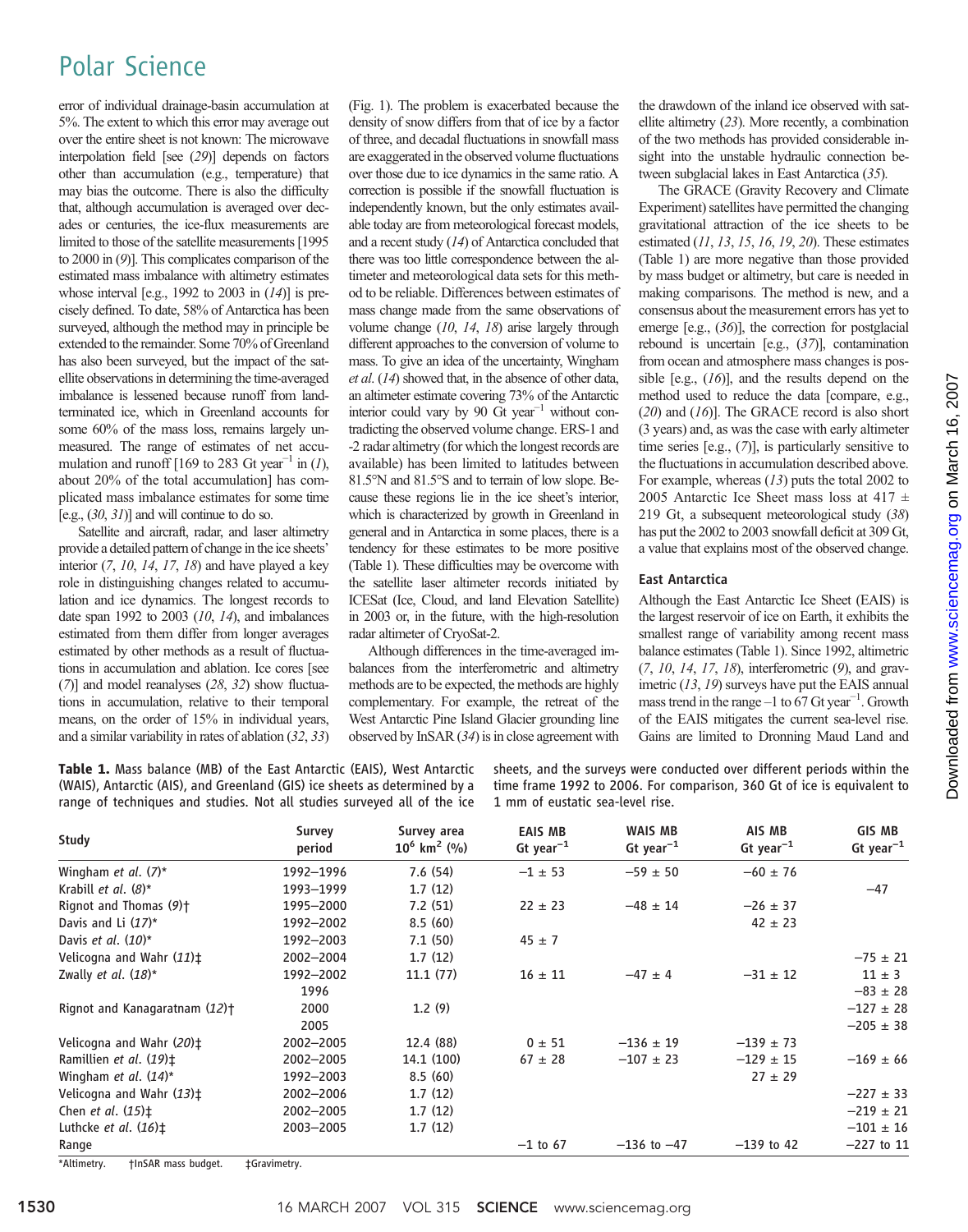Wilkes Land, and their spatial distribution (Fig. 2A) is strongly suggestive of snowfall-driven growth. Two glaciers in East Antarctica are losing mass (Fig. 2B). From 1992 to 2003, the fast-flowing trunks of the Totten and Cook glaciers deflated by 5.0 ± 0.5 and 2.4 ± 0.2 km<sup>3</sup> year<sup>-1</sup>. Although these figures are only in rough coincidence with those determined from interferometry  $[0 \pm 2$  and  $-8 \pm 1$ 5 km<sup>3</sup> year<sup>-1</sup>, respectively, in (9)], the signals are clear and the trends definitely established.

#### West Antarctica and the Antarctic Peninsula

The West Antarctic Ice Sheet (WAIS) contains enough ice to raise global sea levels by more than 5 m and, according to altimetry and interferometry,

one key sector is in a state of rapid retreat (23, 34). Glaciers draining into the Amundsen Sea (Fig. 2A) are losing mass because of an ice-dynamic perturbation. During the 1990s, for example, the Pine Island Glacier retreated by up to 1.2 km year<sup>-1</sup> (34), thinned by up to 1.6 m year<sup>-1</sup> (23), and accelerated by around 10% (39); the ice loss has been implicated in the freshening of the Ross Sea some 1000 km away (40). Throughout the 1990s, independent altimeter  $(7, 14, 17, 18)$  and interferometer  $(9)$ surveys of the WAIS as a whole were in notable, possibly fortuitous, agreement (Table 1), placing its annual losses in the range  $47$  to 59 Gt year<sup>-1</sup>. The mass balance of the WAIS has been dominated by the losses from glaciers of the Amundsen sector, canceled to a degree by some snowfalldriven coastal growth and growth arising from the well-established shutdown of the Kamb Ice Stream (41).

There has been a report of an accelerated recent sea-level contribution (42) based on satellite and aircraft altimetry, and the gravimetric surveys have also estimated a rate of mass loss since 2002 of between 107 and 136 Gt year−<sup>1</sup> (Table 1). Such an acceleration (an increase in sea-level trend of 0.2 mm year<sup> $-1$ </sup>, or about 10%) would be a cause for considerable concern. However, the altimeter data from which accelerated mass losses were derived in  $(42)$  span less than  $5\%$  of the WAIS area and use three altimeters with markedly different measurement errors. Furthermore, both data sets span a short time interval in which forecast models indicate that a 309-Gt accumulation deficit occurred (38). Taking these factors into account, it is unlikely that the WAIS mass loss has altered substantially since the 1990s.

During the past decade, there have been notable glaciological changes at the Antarctic Peninsula (AP): The Larsen Ice Shelf thinned (43) and sections collapsed (44), accelerating ice discharge into the oceans by some  $0.07$  mm year<sup>-1</sup> ESL rise (45). However, the majority of AP ice forms the continental ice cap of Dyer Plateau. This exhibits snowfall-driven growth (Fig. 2A) that is sufficient to cancel the accelerated flow from the Larsen-A and -B catchments. The AP contribution to sea level is negligible.

#### Greenland

Since the most recent IPCC report, there have been seven estimates of Greenland mass imbalance based on satellite altimetry (18), interfer-



Fig. 2. (A) Rate of elevation change of the Antarctic Ice Sheet, 1992 to 2003, from ERS satellite radar altimetry [redrawn from (14)]. Also shown (inset) is the bedrock geometry, highlighting floating (light gray), marine-based (mid-gray) and continentalbased (black) sectors. (B) Elevation change of the trunks (flow in excess of 50 m year*−*<sup>1</sup> ) of the Pine Island [Basin GH in (A)], Thwaites (Basin GH), Totten (Basin C′D), and Cook (Basin DD′) glaciers. All the deflating glaciers coincide with marine-based sectors of the ice sheet. An ice-dynamic origin of the thinning of the East Antarctic glaciers has yet to be confirmed by interferometry. However, the correlation of the thinning with flow velocity and the fact that the thinning rate is secular make ice dynamics the likely cause of all Antarctic mass losses.

### **SPECIALSECTION**

ometry  $(12)$ , and gravimetry  $(11, 15, 16, 19, 20)$ . There is consensus that during the 1990s the interior underwent modest snowfall-driven growth, which appears to be associated with a precipitation trend present in the meteorological record (32), offset by losses from lower altitude regions (Fig. 3, A and B). The decadal imbalance is not accurately determined. The more positive satellite altimeter estimate  $(18)$  is affected by signal loss in the steeper coastal margins; the aircraft laser measurements (8) are relatively sparse, although more sensitive to losses from marginal glaciers; and the mass-budget estimate (12) is undermined by the uncertainty of some 50 Gt year<sup>-1</sup> in the accumulation. Nonetheless, the consensus of these measurements suggests a net loss in the 1990s of some 50 Gt year<sup>-1</sup>.

Satellite interferometry (12, 24) has also established that from 1996 to 2005, mass losses through flow increased by 102 Gt year<sup>-1</sup>, and meteorological estimates (32) (Fig. 1B) of the surface-mass imbalance decreased some 20 Gt year−<sup>1</sup> in the same period because of increased melting. Gravimetric surveys too support an increased mass loss (11, 15, 16, 19, 20). However, the interferometric and gravimetric records are short and reflect the considerable variability in the mass flux of tidewater glaciers and the surface mass balance. For example, the ice fluxes of two glaciers that by 2005 were responsible for 43 Gt year−<sup>1</sup> of the increased discharge had by late 2006 declined to within 10 Gt year<sup> $-1$ </sup> of their level in 2000 (46), whereas in the past 14 years, the 3-year variability in surface mass imbalance has ranged from  $-130$  to 120 Gt year<sup>-1</sup> (Fig. 1B). In addition, not all gravimetric estimates capture the known spatial distribution of change; one that does  $(16)$  (Fig. 3B) is some 120 Gt year<sup>-1</sup> more positive than other estimates, and some understanding of the cause of these discrepancies is needed. Increased mass loss from Greenland has occurred, but the decadal change is probably modest.

#### Implications for the Future

It is reasonable to conclude that, today, the EAIS is gaining some 25 Gt year<sup>-1</sup>, the WAIS is losing about 50 Gt year<sup>-1</sup>, and the GIS is losing about 100 Gt year−<sup>1</sup> . These trends provide a sea-level contribution of about 0.35 mm year−<sup>1</sup> , a modest component of the present rate of sea-level rise of 3.0 mm year−<sup>1</sup> . Because 50 Gt year−<sup>1</sup> is a very recent contribution, the ice sheets made little contribution to 20th-century sea-level rise. However, what has also emerged is that the losses are dominated by ice dynamics. Whereas past assessments (47) considered the balance between accumulation and ablation, the satellite observations reveal that glacier accelerations of 20 to 100% have occurred over the past decade. The key question today is whether these accelerations may be sustained, or even increase, in the future.

The question is difficult because the causes of the instabilities have yet to be established. The geo-